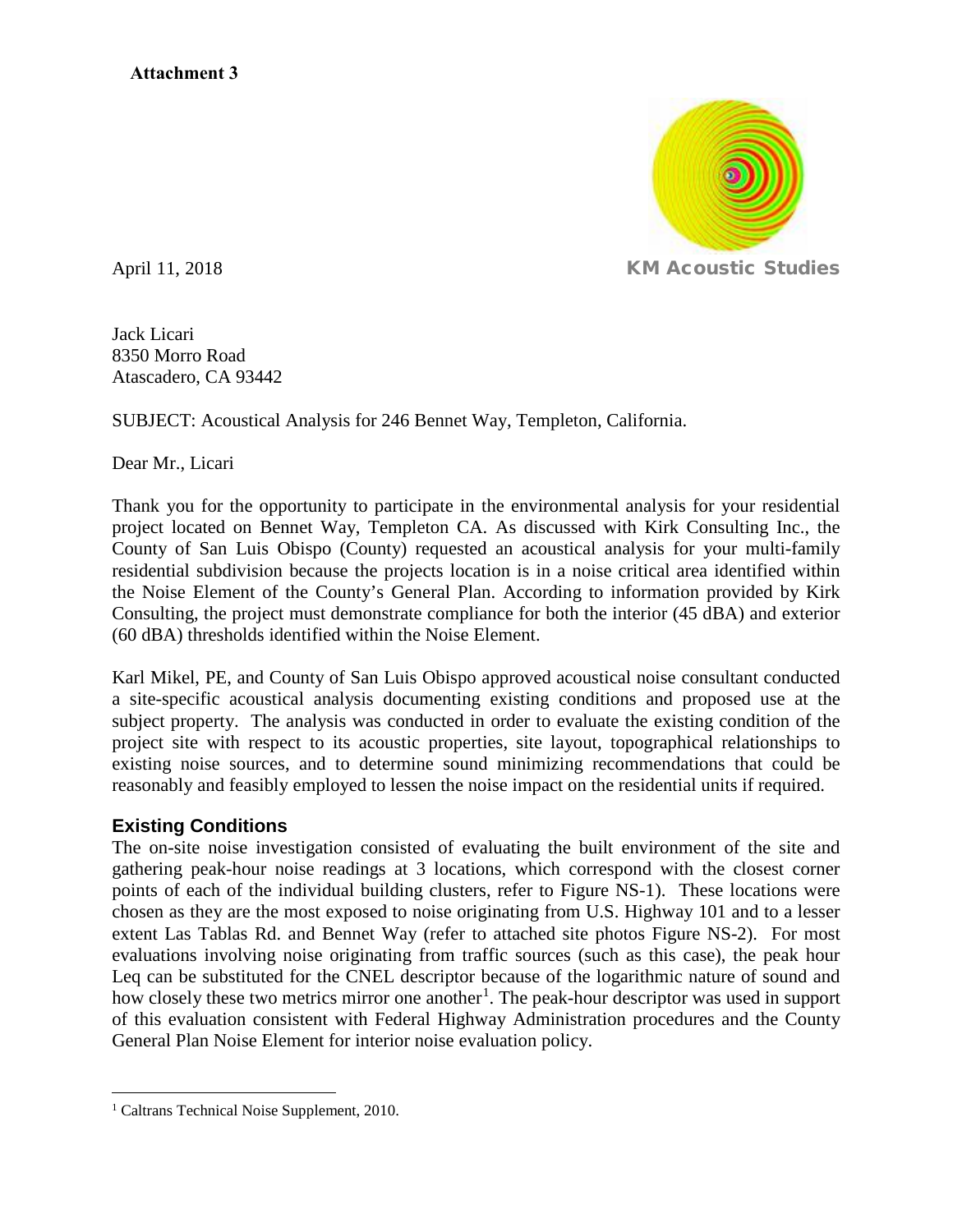The project site is in very close proximity to U.S. Highway 101. Hwy 101 is located east northeast where the project site has intermittent line of site as vehicles travel through the area. The existing topography creates an undulating profile where the Highway alternates out of cut to at grade, and there are existing intervening structures which provide for some noise attenuation from the Highway. The building pads are located on a small southeasterly down sloping parcel built on fill and set back from the Highway as much as possible to the west. The elevation difference of the building pad and the highway looks to be approximately 0-15 feet (Hwy 101 located downslope but built on embankment fill and alternating cut slopes, and partially obscured from view at the subject property). The highway and building site both have positive grade to the north.

Noise was measured on Monday April 9, 2018 from approximately 4:45 PM to 5:30 PM during the PM peak-hour period. The purpose of this task was to establish a baseline pre-project noise environment in which to compare future noise levels at the project site to determine if interior or exterior noise minimization would be required to meet County noise thresholds as outlined in the Noise Element. Refer to Table 1 below for measured noise levels at the site.

| <b>Time</b><br><b>Period</b> | <b>Monitoring</b><br>Location*<br>Leq(h) | <b>Peak Period</b><br>Leq(h) |
|------------------------------|------------------------------------------|------------------------------|
| 4:45 to 5:00                 |                                          | 60.2                         |
| 5:00 to 5:15                 | 2                                        | 60.3                         |
| 5:15 to 5:30                 | З                                        | 60.1                         |

**Table 1. Measured Noise Levels at Site** 

\*Refer to Figure NS-1 for monitoring locations

Highway 101 is by far the dominant noise source near the project vicinity, but a significant contribution is realized by Las Tablas Rd. on the north end of the project site. Bennet Way only adds a small amount of traffic noise as compared to the other two major sources. As measured in the field during peak-hour conditions on a Monday evening commute, the subject property is currently experiencing peak-hour noise conditions that are approximately 60 dBA Leq(h) at all monitoring locations. 60 dBA Leq(h) will be used as the baseline condition for evaluation of exterior and interior levels as part of this study.

## **Future Conditions**

Existing planning documents were examined to determine existing and future traffic volumes on U.S. Highway 101, using projected growth rates in the vicinity with respect to annual average daily traffic volumes (AADT). Using the most conservative data as shown on the *California*  Department of Transportation Travel Modeling & Forecasting website<sup>[2](#page-1-0)</sup>, the 2010 baseline for the segment of highway adjacent to the project site was 57,000 AADT peak month, and count year 2016 was 67,000 AADT peak month, for a linear growth rate of 1,667 cars/yr. Extending

<span id="page-1-0"></span> <sup>2</sup> Traffic Census Program for 2010 and 2016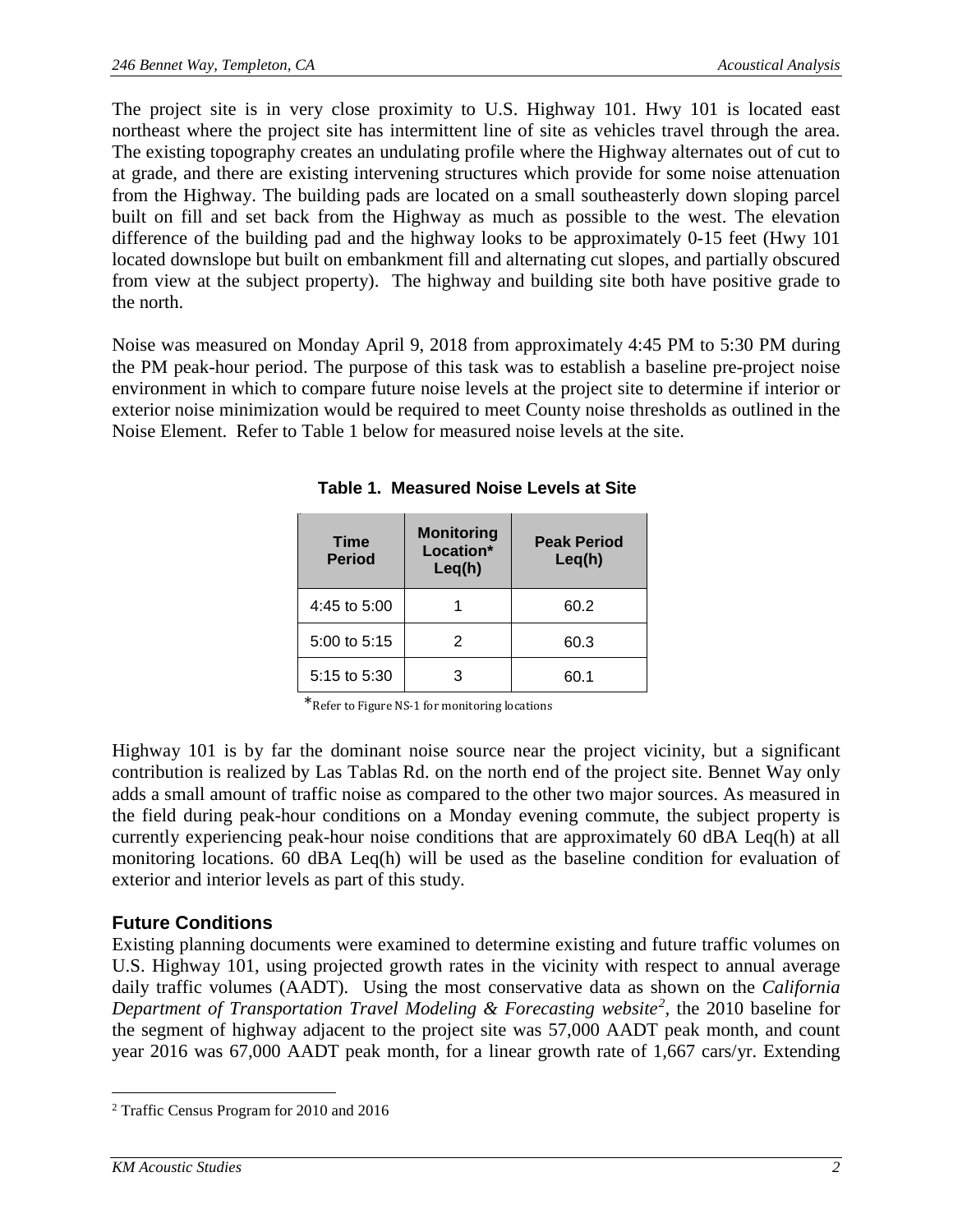this out over a 30 year planning horizon would lead to predicted future traffic volumes for this segment of 120,344 AADT peak month (2048), or roughly an 80% increase from the baseline condition. Since the existing measured noise levels were a combination of all sources surrounding the site, it can be inferred that all transportation noise sources would be predicted to increase by approximately 80% as well. Extending the projected 80% overall growth to all local area transportation noise sources allows us to make generalized noise level predictions for the subject property. Of course this is purely a mathematical analysis and does not take into account future consideration of increased use of quieter clean air vehicles (electric cars, hybrids, etc.) nor the existing transportation networks ability to actually handle such an increase without degrading existing level of service to a point that traffic has to actually slow down as more congestion is experienced, thereby lowering noise levels.

Due to the logarithmic nature of sound, it is fact that doubling traffic volumes will produce a corresponding 3 dBA increase in noise levels. Using the estimated 80% increase in traffic volumes on all adjacent sources would produce roughly a 2.5 dBA increase in overall noise levels, or a predicted noise level of 62.5 dBA in year 2048 at all monitoring locations. For planning purposes, a future exterior peak-hour noise level of 63 dBA should be used to ensure compliance with County interior noise thresholds and will be used for subsequent evaluation.

Most "standard" exterior wall and window assemblies will attenuate outdoor to indoor noise levels by approximately  $25-30$  $25-30$  $25-30$  dBA<sup>3</sup> using modern Uniform Building Code (UBC) construction practices (often referred to as Noise Level Reduction). Using our 61 dBA ground floor future noise level (monitoring locations 1  $\&$  2) and subtracting 25 dBA for standard construction methods and practices should yield a theoretical interior noise level of approximately 38 dBA with windows and doors closed, absent of any other sound, which is well below County interior thresholds.

Since second floor noise levels would be less attenuated due to the reduction of noise minimizing features such as intervening structures, topography, natural ground attenuation, etc., an assumed increase of +3 dBA (again corresponding to a doubling of sound energy) was considered for the upper floors. Even with the additional 3 dBA considered, the second floor interior noise level is predicted to be 41 dBA, which would still be well below the allowable 45 dBA threshold for interior spaces as defined by the County; neither floor would require any special noise minimizing construction techniques or measures to ensure compliance with County thresholds.

With respect to exterior noise levels, the County Noise Element defines outdoor activity areas as areas of frequent human use, where people would routinely gather for 1 hour or more. Balconies and patios fit the description of outdoor activity areas, and the project does contain these features in some units. As predicted for the planning year 2048, portions of the project site would potentially be subjected to exterior levels of approximately 63 dBA Leq(h), above the County exterior noise threshold of 60 dBA. However, as Noise Element Table  $3-1<sup>4</sup>$  $3-1<sup>4</sup>$  $3-1<sup>4</sup>$  states, an exterior noise level of 65 dBA is conditionally acceptable so long as the interior noise levels are in compliance, which is this case in this situation.

<span id="page-2-0"></span><sup>&</sup>lt;sup>-</sup><br>3 <sup>3</sup> County of SLO Noise Element Technical Reference Document

<span id="page-2-1"></span><sup>4</sup> County of SLO Noise Element Policy Document, footnote 3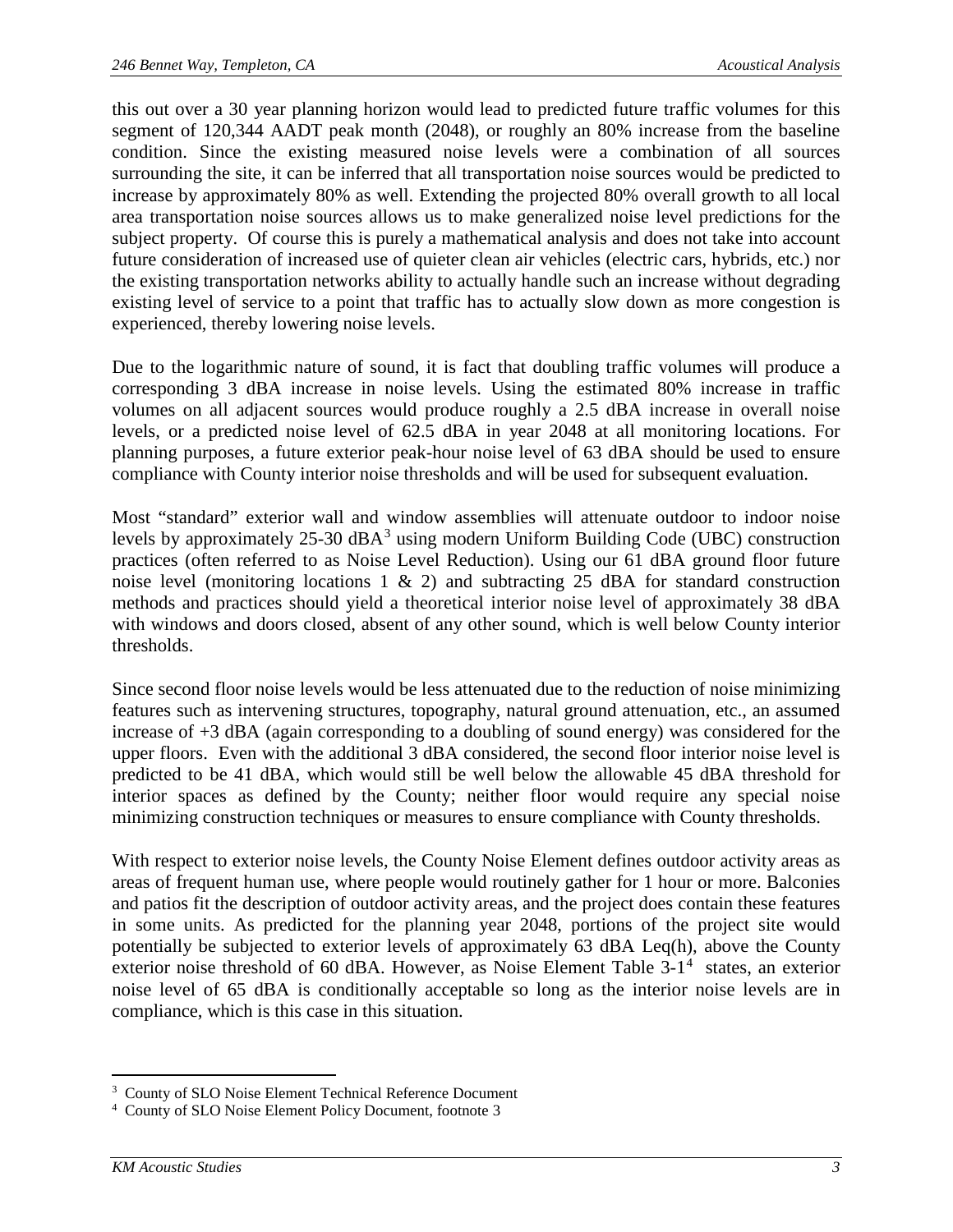As both exterior and interior future noise levels would be in compliance with established County thresholds as outlined in the Noise Element, no additional noise minimizing measures would be required, and the proposed project would be in compliance with County thresholds.

Sincerely,  $k+l$ Nels

Karl Mikel, PE QSD MSc.